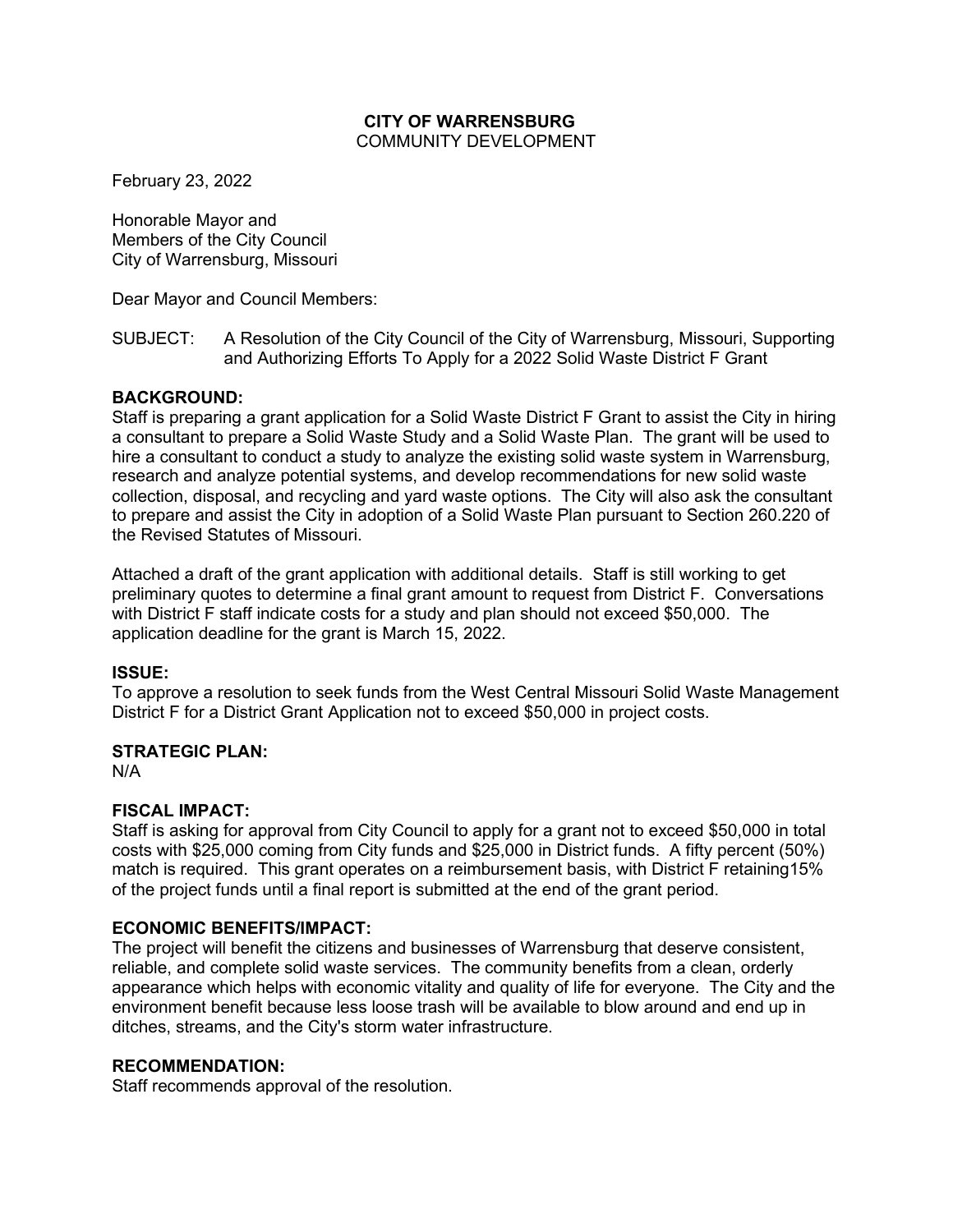Sincerely,

Contain Canole

Barbara Carroll, AICP Director or Community Development

CC: City Manager

Attachments: 1. Resolution 2. Draft grant application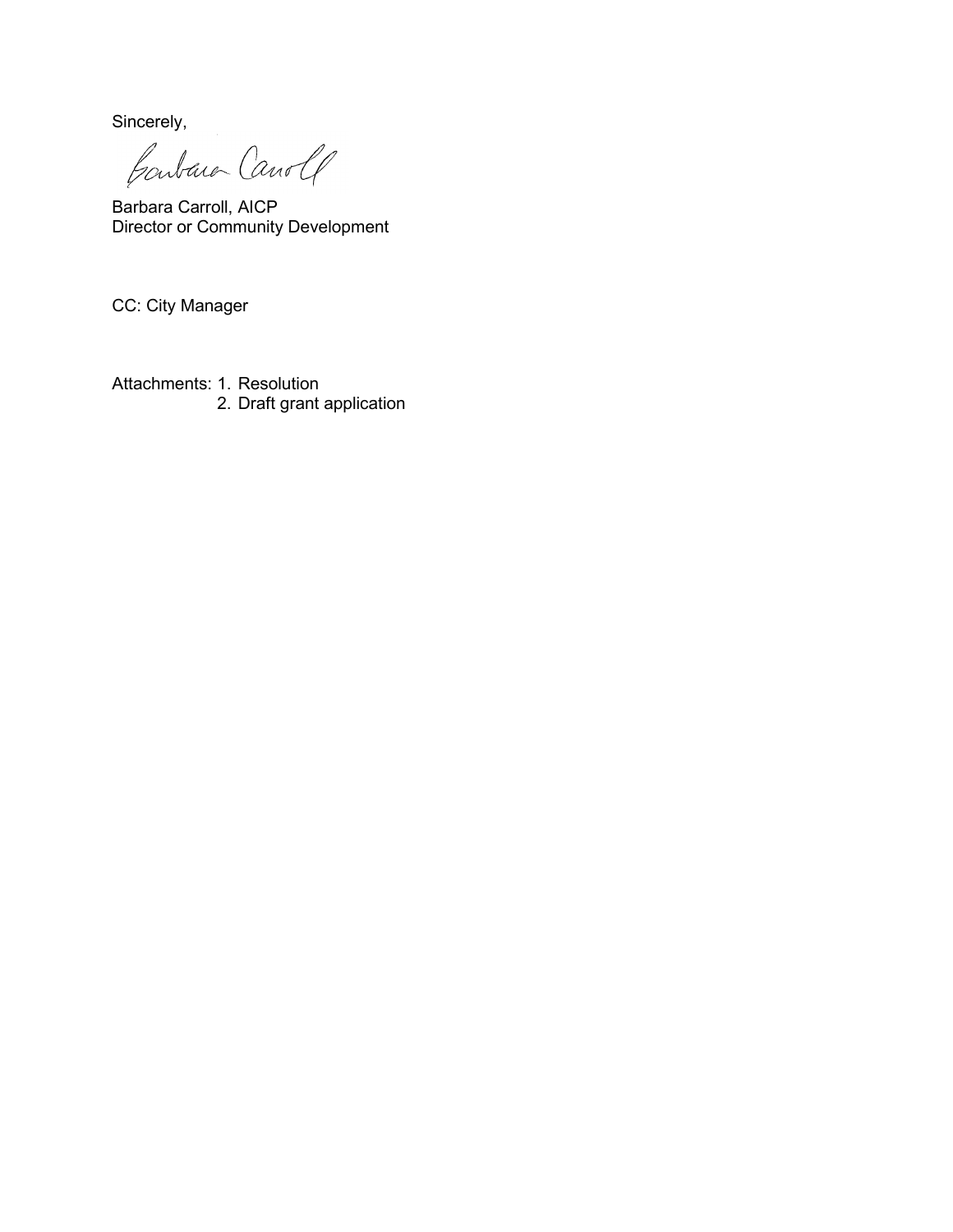**RESOLUTION NO.\_\_\_\_\_\_\_\_\_\_**

### **A RESOLUTION OF THE CITY COUNCIL OF THE CITY OF WARRENSBURG, MISSOURI, SUPPORTING AND AUTHORIZING EFFORTS TO APPLY FOR A 2022 SOLID WASTE DISTRICT F GRANT**

#### **BE IT RESOLVED BY THE COUNCIL OF THE CITY OF WARRENSBURG, MISSOURI, AS FOLLOWS:**

- Section 1. That the City Manager is hereby authorized to submit and execute a District Grant Application to the West Central Missouri Solid Waste Management District F for the purpose of completing a Solid Waste Study and a Solid Waste Plan.
- Section 2. The City will dedicate funds for the required 50% local match up to \$25,000 during the FY23 budget.
- Section 3. That this resolution shall be in full force and effect after its passage by the City council.

Passed in open session this Theorem 2022.

\_\_\_\_\_\_\_\_\_\_\_\_\_\_\_\_\_\_\_\_\_\_\_\_\_\_\_\_\_ ATTEST: Scott Holmberg, Mayor

\_\_\_\_\_\_\_\_\_\_\_\_\_\_\_\_\_\_\_\_\_\_\_\_\_\_\_\_\_ Carey West, Deputy City Clerk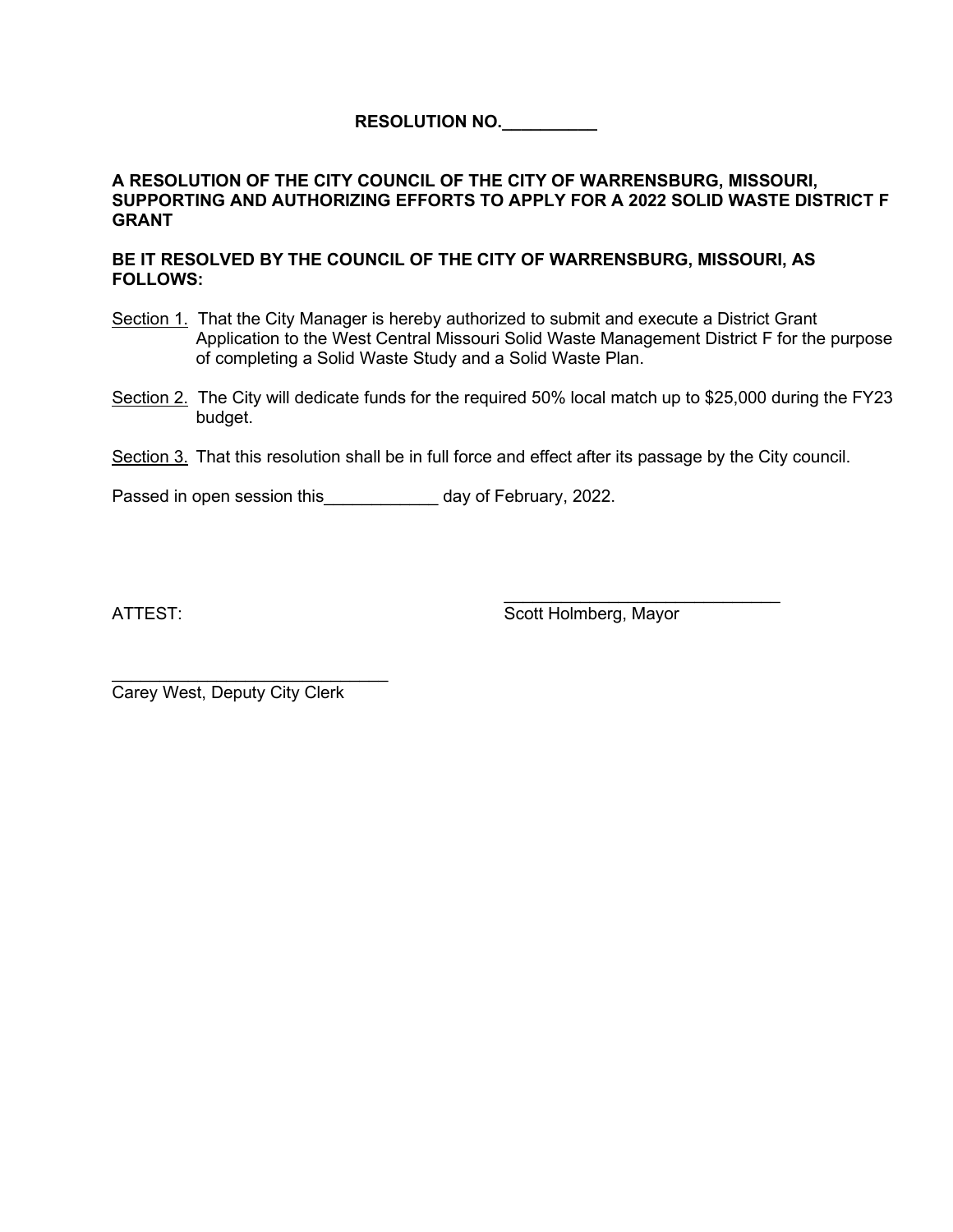#### STATE OF MISSOURI

MISSOURI DEPARTMENT OF NATURAL RESOURCES

#### SOLID WASTE MANAGEMENT PROGRAM  **DISTRICT SUBGRANTEE OR PLAN IMPLEMENTATION BUDGET FORM**

| 1. DISTRICT IDENTIFICATION (A-T)<br>F                                                                                              | 2. PROJECT NUMBER                            | 3. PROJECT NAME |                                               |                                                                                                                               |  |  |  |
|------------------------------------------------------------------------------------------------------------------------------------|----------------------------------------------|-----------------|-----------------------------------------------|-------------------------------------------------------------------------------------------------------------------------------|--|--|--|
| 4. NAME OF APPLICANT                                                                                                               |                                              |                 | 5. TYPE OF ENTITY                             |                                                                                                                               |  |  |  |
| City of Warrensburg, Missouri                                                                                                      |                                              |                 | NON-PROFIT INDIVIDUAL                         | $\nabla$ PUBLIC ENTITY $\Box$ BUSINESS                                                                                        |  |  |  |
| 6. ADDRESS (STREET, CITY, STATE, ZIP, COUNTY)                                                                                      |                                              |                 |                                               | 7. FEDERAL ID OR SOCIAL SECURITY NUMBER                                                                                       |  |  |  |
| 102 S. Holden St., Warrensburg, MO 64093                                                                                           |                                              |                 |                                               | 44-6000282                                                                                                                    |  |  |  |
| <b>PROJECT INFORMATION</b>                                                                                                         |                                              |                 |                                               |                                                                                                                               |  |  |  |
| √WR<br>1RE<br>8. PROJECT TYPE                                                                                                      | √MD<br>∃со                                   | $\exists$ EDU   | PI                                            |                                                                                                                               |  |  |  |
| 9. A. ESTIMATED TONNAGE DIVERTED C. JOBS CREATED BY THIS PROJECT<br>N/A                                                            | N/A                                          |                 | HAZARDOUS WASTE, ELECTRONICS, ETC.)           | 10. SPECIFIC WASTE (WHITE GOODS, OIL, YARD WASTE, TIRES, HOUSEHOLD                                                            |  |  |  |
| B. OTHER QUANTIFIABLE MEASURE                                                                                                      | D. JOBS RETAINED BY THIS PROJECT             |                 |                                               | Study will include analysis of solid waste collection, recycling and                                                          |  |  |  |
| х                                                                                                                                  | N/A                                          |                 | yard waste options                            |                                                                                                                               |  |  |  |
| DESCRIBE: Study and Plan completed                                                                                                 |                                              |                 |                                               |                                                                                                                               |  |  |  |
| 11. PROJECT DESCRIPTION (LENGTH 1,000 CHARACTERS OR LESS)                                                                          |                                              |                 |                                               |                                                                                                                               |  |  |  |
|                                                                                                                                    |                                              |                 |                                               | The City of Warrensburg has an open market waste hauling system. Republic Services bought out the local hauler in August 2020 |  |  |  |
| and service has deteriorated substantially. The City would like to hire a consultant through a competitive selection process to    |                                              |                 |                                               |                                                                                                                               |  |  |  |
| complete a Solid Waste Study and Plan. The City would like to understand the current potential in the market and possibilities for |                                              |                 |                                               |                                                                                                                               |  |  |  |
| going to a franchise model that incorporates waste hauling, curb-side recycling, and yard waste removal services.                  |                                              |                 |                                               |                                                                                                                               |  |  |  |
|                                                                                                                                    |                                              |                 |                                               |                                                                                                                               |  |  |  |
|                                                                                                                                    |                                              |                 |                                               |                                                                                                                               |  |  |  |
| <b>APPLICANT INFORMATION</b>                                                                                                       |                                              |                 |                                               |                                                                                                                               |  |  |  |
| 12. OFFICIAL AUTHORIZED TO SIGN FOR THE APPLICANT<br>Danielle Dulin                                                                |                                              |                 | 21. PROJECT MANAGER<br><b>Barbara Carroll</b> |                                                                                                                               |  |  |  |
| 13. TITLE                                                                                                                          |                                              |                 | 22. TITLE                                     |                                                                                                                               |  |  |  |
| City Manager<br>14. ADDRESS                                                                                                        |                                              |                 | <b>Community Development Director</b>         |                                                                                                                               |  |  |  |
| 102 S. Holden St.                                                                                                                  |                                              |                 | 23. ADDRESS<br>102 S. Holden St.              |                                                                                                                               |  |  |  |
| 15. CITY                                                                                                                           | 16. STATE<br>17. ZIP                         |                 | 24. CITY                                      | 25. STATE<br>26. ZIP                                                                                                          |  |  |  |
| Warrensburg<br>18. TELEPHONE WITH AREA CODE                                                                                        | 64093<br><b>MO</b><br>19. FAX WITH AREA CODE |                 | Warrensburg<br>27. TELEPHONE WITH AREA CODE   | 64093<br>MO.<br>28. FAX WITH AREA CODE                                                                                        |  |  |  |
| (660) 747-9131                                                                                                                     |                                              |                 | (660) 747-9135                                | (660) 747-2349                                                                                                                |  |  |  |
| 20. E-MAIL                                                                                                                         |                                              |                 | 29. E-MAIL                                    |                                                                                                                               |  |  |  |
| danielle.dulin@warrensburg-mo.com<br><b>GRANT INFORMATION</b>                                                                      |                                              |                 | bcarroll@warrensburg-mo.com                   |                                                                                                                               |  |  |  |
| 30. AMOUNT AWARDED BY DISTRICT                                                                                                     |                                              |                 | 32. PROJECT START DATE                        |                                                                                                                               |  |  |  |
|                                                                                                                                    |                                              |                 | 10/01/2022                                    |                                                                                                                               |  |  |  |
| 31. AMOUNT OF DISTRICT MATCH TO BE PROVIDED BY APPLICANT                                                                           |                                              |                 | 33. PROJECT END DATE<br>09/03/2023            |                                                                                                                               |  |  |  |
| HAS APPLICANT PREVIOUSLY RECEIVED DISTRICT GRANT FUNDING?                                                                          |                                              |                 |                                               |                                                                                                                               |  |  |  |
| List project number(s) and awarded/disbursed/carry over amount(s) for the past five fiscal years.                                  |                                              |                 |                                               |                                                                                                                               |  |  |  |
| 34. PROJECT NUMBER                                                                                                                 | 35. FUNDING AWARDED (\$)                     |                 | 36. DISBURSED                                 | 37. CARRYOVER                                                                                                                 |  |  |  |
| FY2014-06                                                                                                                          |                                              | \$9635.60       | \$9635.60                                     | \$0                                                                                                                           |  |  |  |
|                                                                                                                                    |                                              |                 |                                               |                                                                                                                               |  |  |  |
|                                                                                                                                    |                                              |                 |                                               |                                                                                                                               |  |  |  |
|                                                                                                                                    |                                              |                 |                                               |                                                                                                                               |  |  |  |
|                                                                                                                                    |                                              |                 |                                               |                                                                                                                               |  |  |  |
|                                                                                                                                    |                                              |                 |                                               |                                                                                                                               |  |  |  |
|                                                                                                                                    |                                              |                 |                                               |                                                                                                                               |  |  |  |
|                                                                                                                                    |                                              |                 |                                               |                                                                                                                               |  |  |  |
|                                                                                                                                    |                                              |                 |                                               |                                                                                                                               |  |  |  |
|                                                                                                                                    |                                              |                 |                                               |                                                                                                                               |  |  |  |
|                                                                                                                                    |                                              |                 |                                               |                                                                                                                               |  |  |  |
| MO 780-1991 (02-18)                                                                                                                |                                              |                 |                                               | PAGE 1 of 2                                                                                                                   |  |  |  |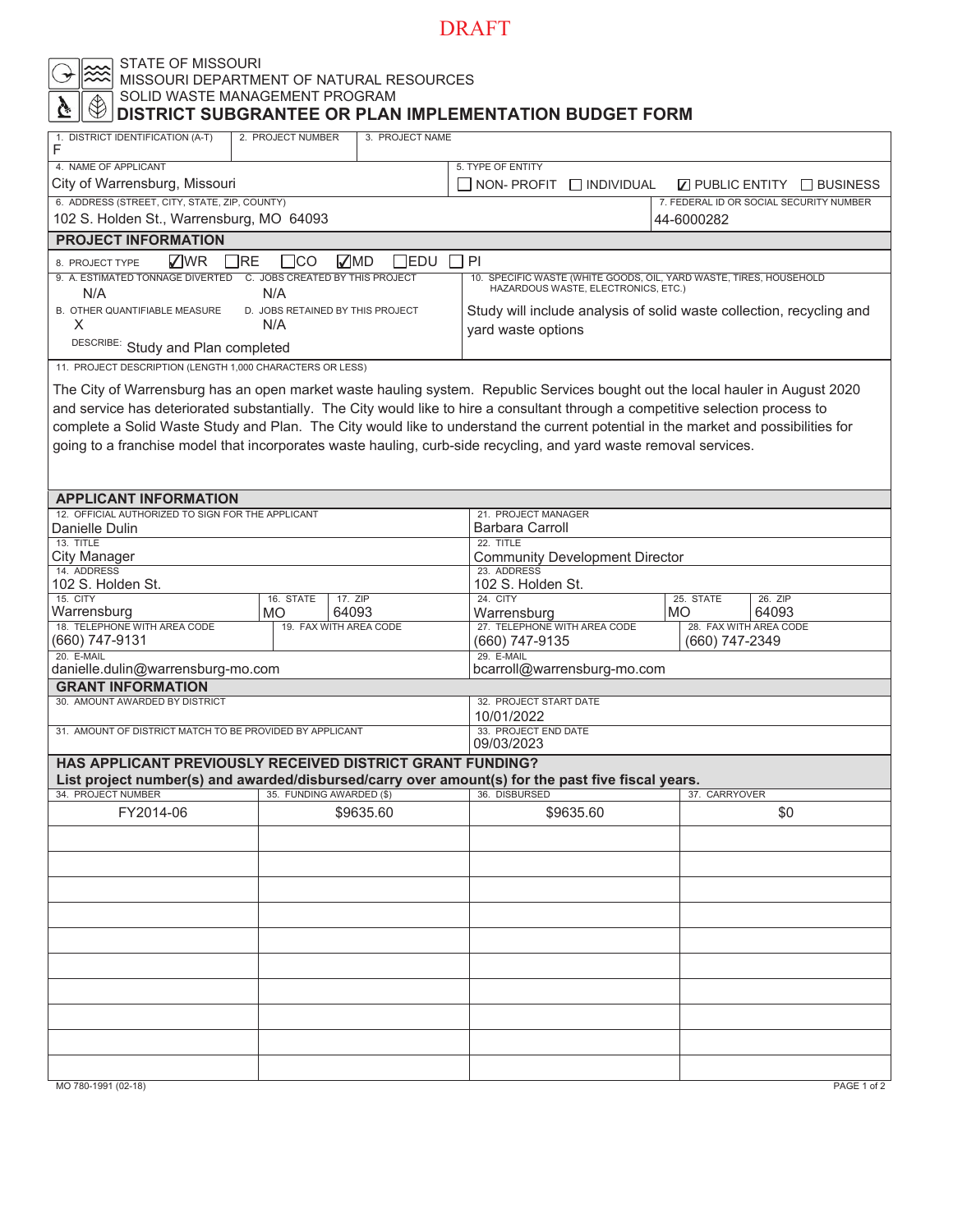### **DISTRICT SUBGRANTEE OR PLAN IMPLEMENTATION BUDGET FORM, PART 2**

| 1. DISTRICT IDENTIFICATION (A-T)                                                                                                     | 2. PROJECT NUMBER      | 3. PROJECT NAME         |                      |                                |
|--------------------------------------------------------------------------------------------------------------------------------------|------------------------|-------------------------|----------------------|--------------------------------|
|                                                                                                                                      |                        |                         |                      |                                |
| <b>LINE ITEM</b>                                                                                                                     | <b>REQUESTED FUNDS</b> | <b>MATCH FUNDS</b>      | <b>MATCH IN-KIND</b> | <b>TOTAL FUNDS</b>             |
| 4. PERSONNEL - List each employee paid with state grant funds                                                                        | \$                     |                         |                      |                                |
|                                                                                                                                      |                        | \$                      | \$                   | 0.00<br>\$                     |
|                                                                                                                                      | \$                     | \$                      | \$                   | \$<br>0.00                     |
|                                                                                                                                      | \$                     | \$                      | \$                   | 0.00<br>\$                     |
|                                                                                                                                      | \$                     | \$                      | \$                   | \$<br>0.00                     |
|                                                                                                                                      | \$                     | \$                      | \$                   | 0.00<br>\$                     |
|                                                                                                                                      | \$                     | \$                      | \$                   | \$<br>0.00                     |
| <b>5. FRINGE BENEFITS</b>                                                                                                            |                        |                         |                      |                                |
|                                                                                                                                      | \$                     | \$                      | \$                   | 0.00<br>\$                     |
|                                                                                                                                      | \$                     | \$                      | \$                   | 0.00<br>\$                     |
|                                                                                                                                      | \$                     | \$                      | \$                   | 0.00<br>\$                     |
|                                                                                                                                      | \$                     | \$                      | \$                   | 0.00<br>\$                     |
|                                                                                                                                      | \$                     | \$                      | \$                   | \$<br>0.00                     |
|                                                                                                                                      | \$                     | \$                      | \$                   | \$<br>0.00                     |
| 6. CONTRACTUAL SERVICES - List each professional service being paid with state grant funds                                           |                        |                         |                      |                                |
| Consultant-Solid Waste Study                                                                                                         | \$<br>25,000.00        | \$<br>25,000.00         | 0.00<br>\$           | \$<br>50,000.00                |
| & Plan                                                                                                                               | \$                     | \$                      | \$                   | 0.00<br>\$                     |
|                                                                                                                                      | \$                     | \$                      | \$                   | 0.00<br>\$                     |
|                                                                                                                                      |                        | \$                      | \$                   | 0.00<br>\$                     |
| 7. EQUIPMENT - List equipment to be purchased with state grant funds and provide documentation for any item costing \$5,000 and over |                        |                         |                      |                                |
|                                                                                                                                      | \$                     | \$                      | \$                   | \$<br>0.00                     |
|                                                                                                                                      | \$                     | \$                      | \$                   | 0.00<br>\$                     |
|                                                                                                                                      | \$                     | \$                      | \$                   | 0.00<br>\$                     |
|                                                                                                                                      | \$                     | \$                      | \$                   | 0.00<br>\$                     |
|                                                                                                                                      | \$                     | \$                      | \$                   | \$<br>0.00                     |
|                                                                                                                                      | \$                     | \$                      | \$                   | 0.00<br>\$                     |
| 8. SUPPLIES                                                                                                                          |                        |                         |                      |                                |
|                                                                                                                                      | \$                     | \$                      | \$                   | 0.00<br>\$                     |
|                                                                                                                                      | \$                     | \$                      | \$                   | \$<br>0.00                     |
|                                                                                                                                      | \$                     | \$                      | \$                   | \$<br>0.00                     |
|                                                                                                                                      | \$                     | \$                      | \$                   | \$<br>0.00                     |
|                                                                                                                                      | \$                     | \$                      | \$                   | \$<br>0.00                     |
|                                                                                                                                      | \$                     | \$                      | \$                   | \$<br>0.00                     |
| 9. TRAVEL                                                                                                                            |                        |                         |                      |                                |
| In-state: Miles                                                                                                                      | \$                     | \$                      | \$                   | \$<br>0.00                     |
| Transportation                                                                                                                       | \$                     | \$                      | \$                   | \$<br>0.00                     |
| Meals                                                                                                                                | \$                     | \$                      | \$                   | \$<br>0.00                     |
| Lodging                                                                                                                              | \$                     | \$                      | \$                   | \$<br>0.00                     |
| Incidentals                                                                                                                          | \$                     | \$                      | \$                   | \$<br>0.00                     |
| Out-of-state: Miles                                                                                                                  | \$                     | \$                      | \$                   | \$<br>0.00                     |
| Transportation                                                                                                                       | \$                     | \$                      | \$                   | \$<br>0.00                     |
| Meals                                                                                                                                | \$                     | \$                      | \$                   | \$<br>0.00                     |
| Lodging                                                                                                                              | \$                     | \$                      | \$                   | \$<br>0.00                     |
| Incidentals                                                                                                                          | \$                     | \$                      | \$                   | \$<br>0.00                     |
| 10. OTHER - List all other items to be paid with state grant funds.                                                                  |                        |                         |                      |                                |
|                                                                                                                                      | \$                     | \$                      | \$                   | 0.00<br>\$                     |
|                                                                                                                                      | \$                     | \$                      | \$                   | \$<br>0.00                     |
|                                                                                                                                      | \$                     | \$                      | \$                   | \$<br>0.00                     |
|                                                                                                                                      | \$                     | \$                      | \$                   | \$<br>0.00                     |
|                                                                                                                                      | \$                     | \$                      | \$                   | \$<br>0.00                     |
|                                                                                                                                      | \$                     | $\mathbb{S}$            | \$                   | \$<br>0.00                     |
| 11. TOTAL DIRECT CHARGES - Sum of 4 through 10.                                                                                      |                        |                         |                      |                                |
|                                                                                                                                      | \$<br>25,000.00        | $\sqrt{2}$<br>25,000.00 | \$<br>0.00           | 50,000.00<br>\$                |
| <b>12. INDIRECT CHARGES</b>                                                                                                          |                        |                         |                      |                                |
|                                                                                                                                      | \$                     | \$                      | \$                   | \$<br>0.00                     |
| 13. TOTAL BUDGET - Sum of 11 plus 12.                                                                                                |                        |                         |                      |                                |
| MO 780-1991 (02-18)                                                                                                                  | \$<br>25,000.00        | \$<br>25,000.00         | \$<br>0.00           | \$<br>50,000.00<br>PAGE 2 of 2 |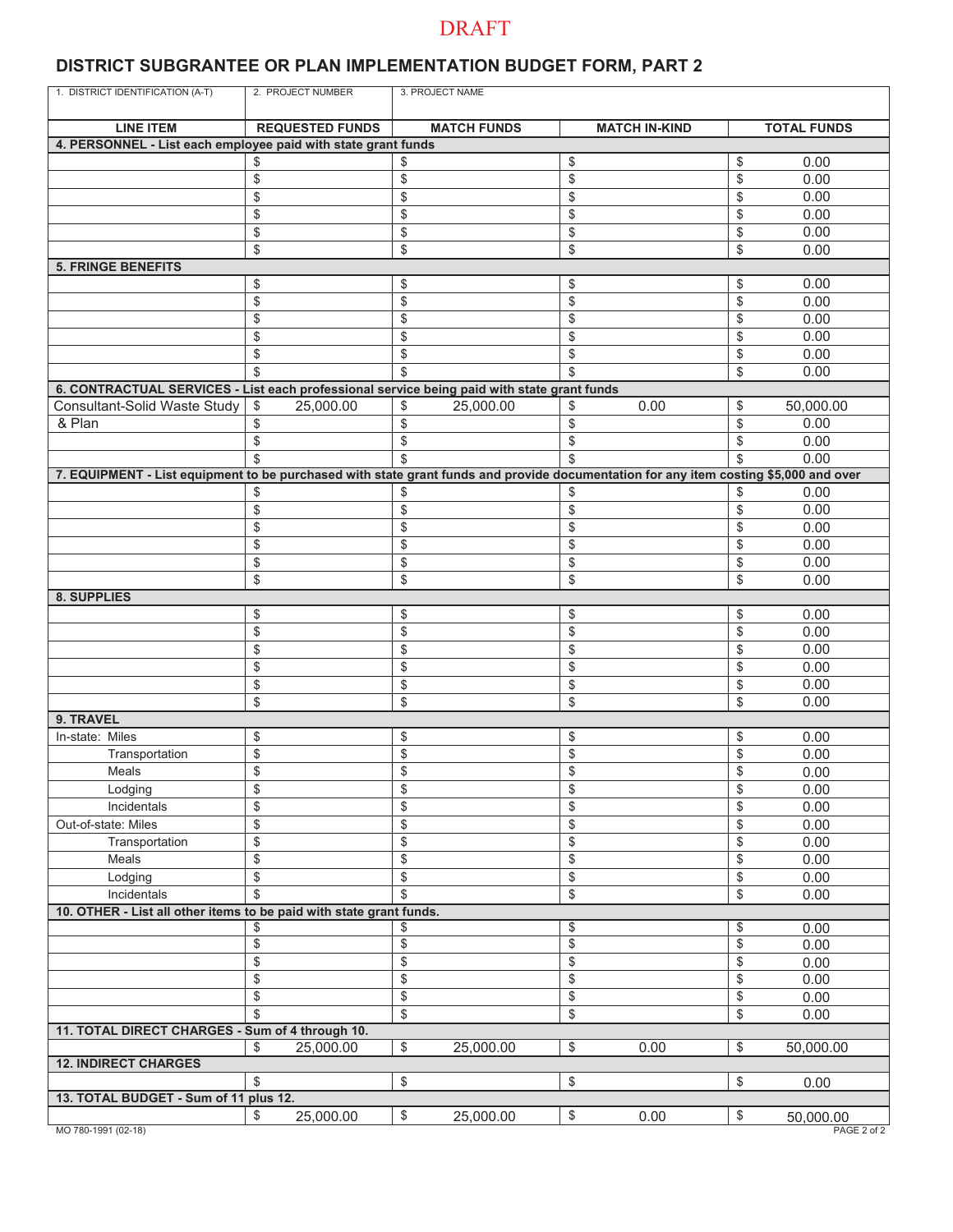### **C GRANT APPLICATION PROFILE FORM**

#### **PROJECT NAME:**

#### **1. EXECUTIVE SUMMARY:**

Include specific information about the project as well as how the project is beneficial, who it benefits, and the evaluation methods used to quantitatively and qualitatively measure success of the project. Answer within the space provided.

The City of Warrensburg is located in Johnson County with a City population of 19,337 residents (2020 Census). For several decades the Warrensburg community has had an open market for trash hauling services with upwards of five haulers operating in the City at varying times. In recent years, several haulers retired and Heartland Waste had all of the residential and a majority of commercial accounts. In August 2021, Heartland Waste was purchased by Republic Services. Republic Services has had many operational issues and service is sporadic and incomplete for residential and commercial customers alike. Further, Republic Services does not offer additional services for a fee including removal of bulk-waste items, recycling or yard waste services. The City of Warrensburg had to discontinue operating a drop-off recycling site because of misuse leaving no local options for recycling services in Warrensburg. The City continues to operate a yard waste drop-off site that is becoming cost prohibitive.

City leaders are exploring how to handle the City's solid waste management going forward. The City has already posted its required 2 year notification with area waste service providers.

The purpose of this grant application is to assist the City in offsetting the costs of planning a path forward for Warrensburg. The issues the City intends to examine in the planning process are as follows:

- Analyze the existing solid waste system in Warrensburg

- Research and analyze potential systems including contracting for solid waste management services

- One contract or multiple contracts based on geographic boundaries
- Terms & conditions of such a contract (s)
- How should the a recycling program be setup to encourage greater participation
- Should the City participate by housing recycling drop-off points
- How should yard waste removal be set up in order to offer this service in Warrensburg

Under this application the City of Warrensburg is requesting funds for educating and seeking input from citizens including an on-line survey, consulting costs so the City may seek expert guidance and preparation of a Solid Waste Plan pursuant to Section 260.220 of the Revised Statutes of Missouri.

### Project Benefits:

The project will benefit the citizens and businesses of Warrensburg that deserve consistent, reliable, and complete solid waste services. The community benefits from a clean, orderly appearance which helps with economic vitality and quality of life for everyone. The City and the environment benefit because less loose trash will be available to blow around and end up in ditches, streams, and the City's storm water infrastructure.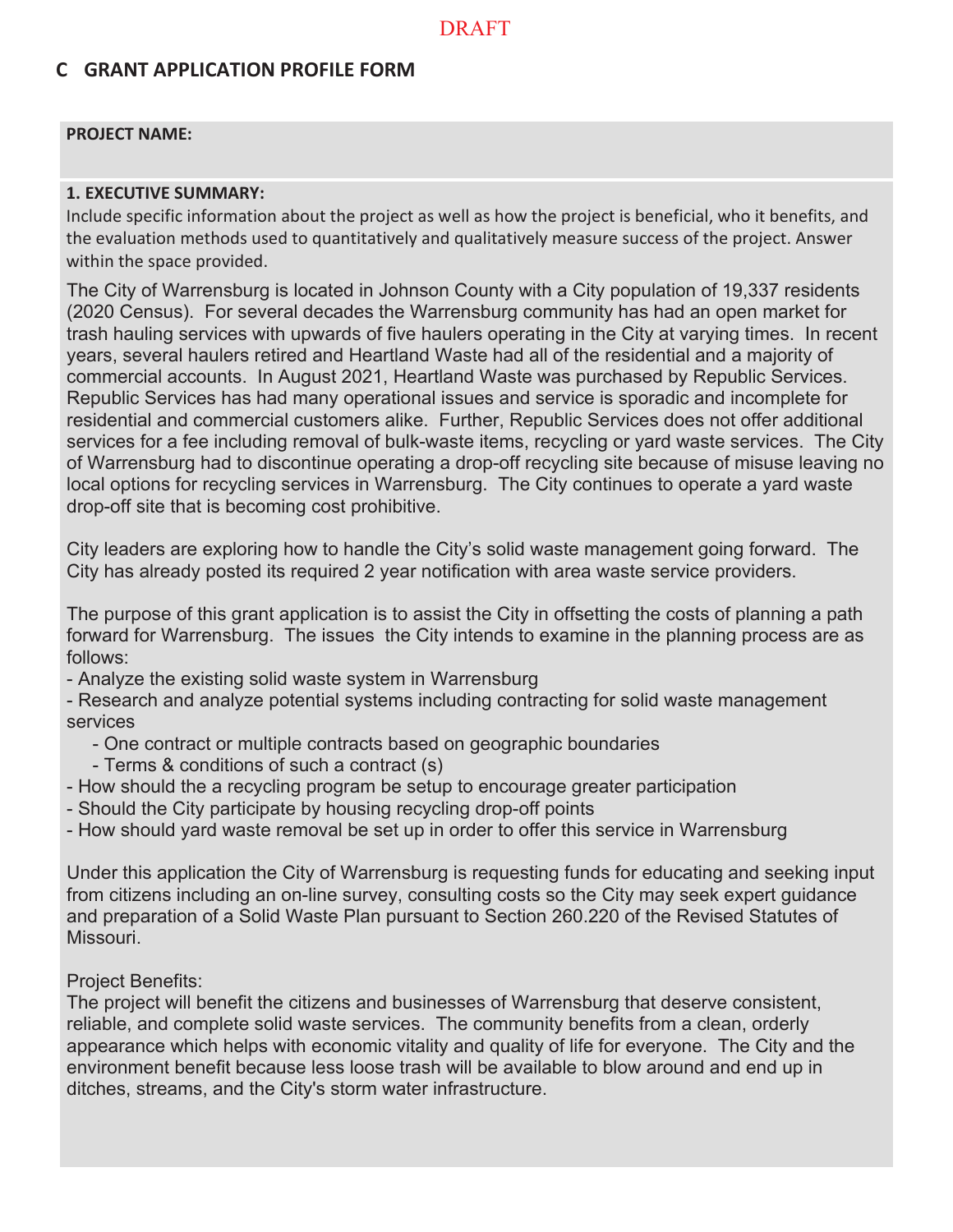### **D GRANT APPLICATION PROFILE FORM, PART 2**

### **2. EXECUTIVE SUMMARY CONTINUED:**

Adverse Impacts:

No adverse impacts are anticipated by the grant.

Evaluation Plan:

Quarterly reports will be prepared and submitted to the District for review. The reports will closely document and evaluate all procurement activities, expenditures, and discussion of any problems encountered and the solutions pursued. A final report will be turned into the District to report all project results and survey findings.

Business Plan:

The grant project does not involve establishing or expanding a business, therefore a business plan is not applicable.

Marketing Plan:

The marketing plan for this project will involve distribution of educational materials to residents, and information being posted on the City's web site.

Verification of Permits, Approvals, Licenses and Waivers: No permits or licenses are required to conduct this project.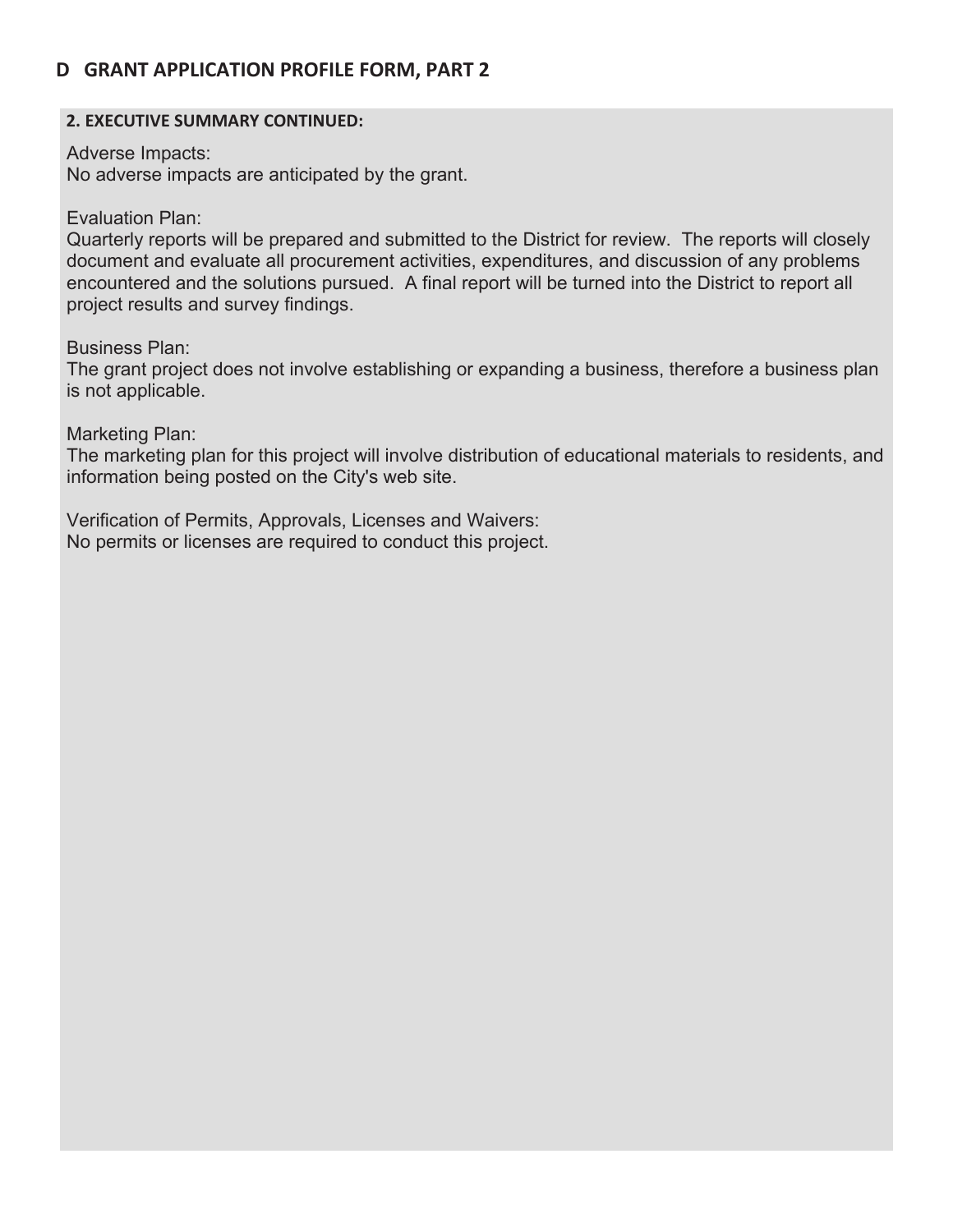### **E GRANT APPLICATION PROFILE FORM, PART 3**

# **3. PHYSICAL LOCATION OF PROJECT ADDRESS LINE 1:** 102 S. Holden Street

### **ADDRESS LINE 2:**

| CITY:       | <b>STATE:</b> | ZIP:  |
|-------------|---------------|-------|
| Warrensburg | <b>MC</b>     | 64093 |
|             |               |       |

### **4. WORK PLAN:**

Identify project task as task 1, task 2, etc. and provide an explanation of each.

The City of Warrensburg will complete the following tasks as part of the grant project.

1. Develop Request for Proposal and Contract for Service to select a firm expert in the field of solid waste management to assist the City in the planning process and develop a Solid Waste Management Study and Solid Waste Plan.

2. Issue RFP and select consulting firm through a competitive selection process.

3. Consult with District F and other entities to determine the most appropriate contract methods for solid waste, yard waste and recycling collection.

4. Solicit input from community members through an online survey on the City's website to determine the solid waste needs of residents. City will undertake a public education campaign about the study and implementation plan to include radio, newspaper, the City's website, and social media outlets

5. Based on input from all sources, complete Study and Solid Waste Plan that recommends a preferred course of implementation of the community's new solid waste management system.

5. City Council consider adoption or rejection of the Solid Waste Plan.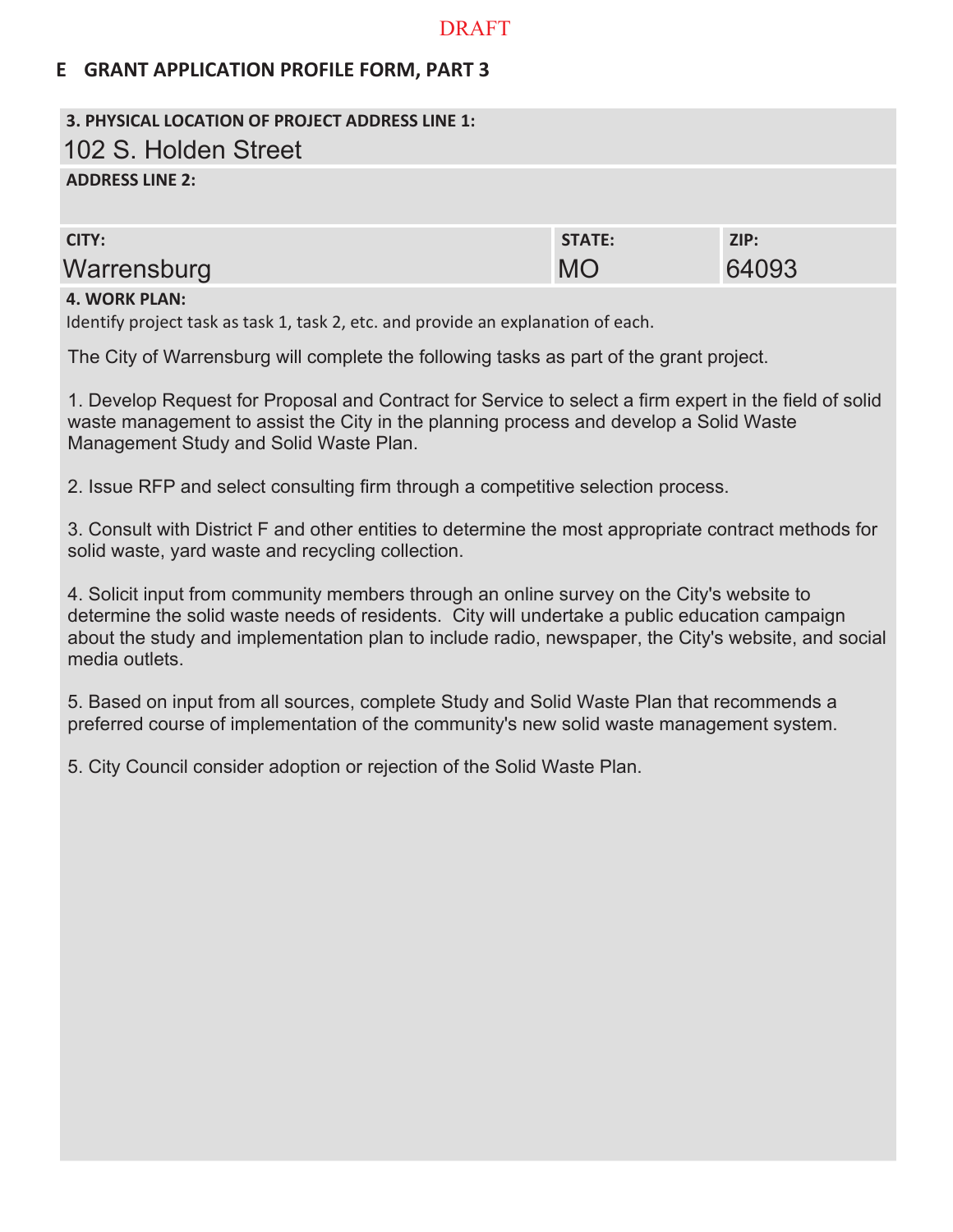### **F GRANT APPLICATION PROFILE FORM, PART 4**

### **5. KEY PERSONNEL AND QUALIFICATIONS:**

Resumes may be attached or provide a description of qualifications of key personnel assigned to the project, especially the project manager.

Barbara Carroll, Director of Community Development will administer the grant. Danielle Dulin, City Manager, and Ms. Carroll will both work closely with the consultant in the development of the study, evaluation of it's recommendations and consideration and implementation of the Solid Waste Plan. Ms. Dulin will facilitate consideration of the Solid Waste Plan by the City Council. Consulting services will be selected based on proposals yet to be submitted.

Barbara Carroll has a BA in Political Science and a BA in Environmental Studies from the University of Kansas and a Master's in Urban and Regional Planning from Michigan State University. Ms. Carroll is a member of the American Planning Association and the American Institute of Certified Planners. Ms. Carroll has served the City of Warrensburg for twenty-three years and held the position of Community Development Director since October 2008.

Danielle Dulin has a BA in Economics from Kansas State University and a Master's in Public Administration from the University of Kansas. Dulin joined the City of Warrensburg as the Assistant City Manager and Director of Public Works in February 2020. She was promoted to City Manager in September 2021. Ms. Dulin has more than ten years of municipal experience in the greater Kansas City area.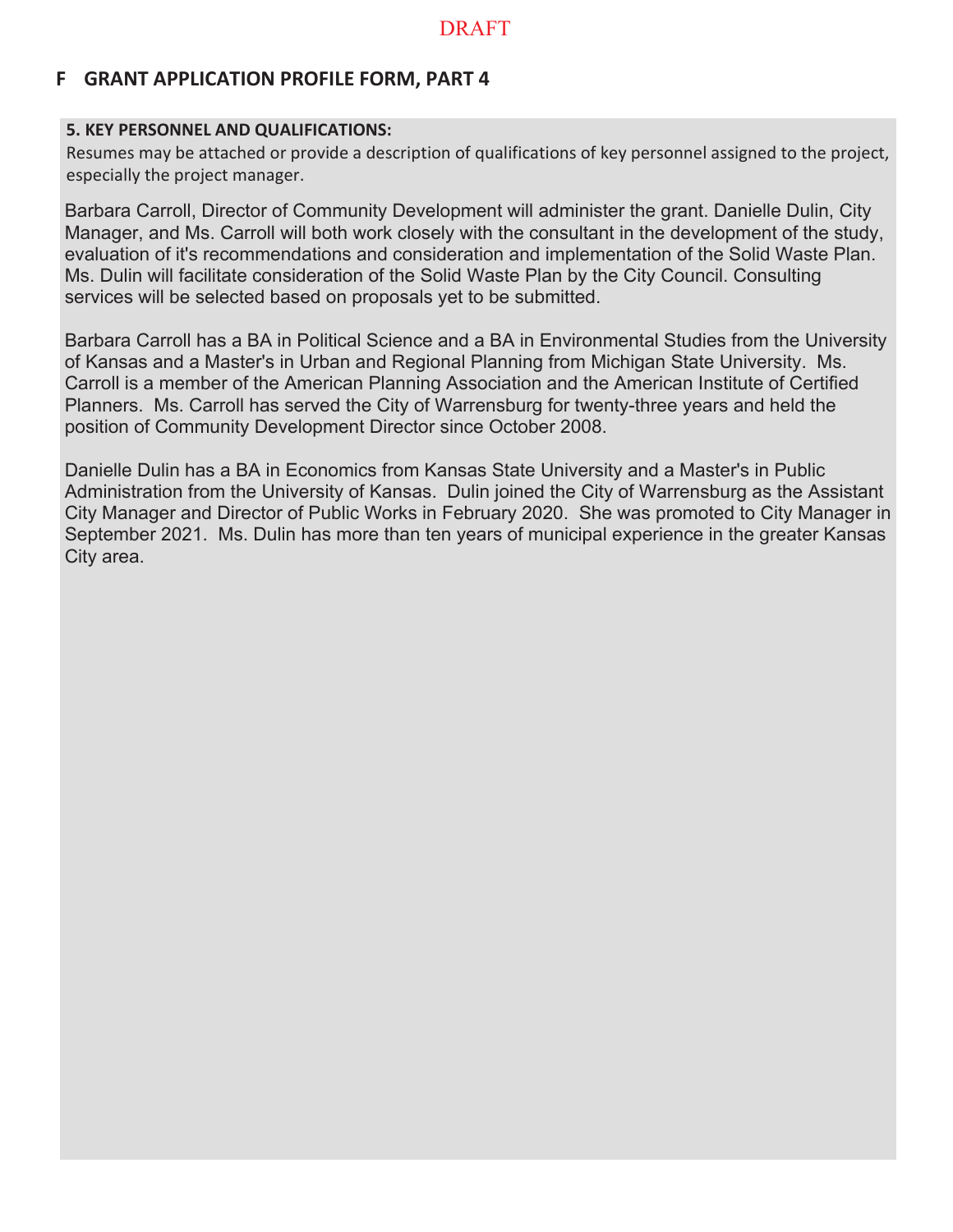### **G GRANT APPLICATION PROFILE FORM, PART 5**

|                | <b>6. TASK DESCRIPTIONS</b>                         | MONTH: 1 |   | $\overline{2}$ | 3   | 4            | 5 | 6           | 7 | 8            | 9         |     | 10 11 12 13 14 15 |  | 16 17        | 18 |
|----------------|-----------------------------------------------------|----------|---|----------------|-----|--------------|---|-------------|---|--------------|-----------|-----|-------------------|--|--------------|----|
| $\mathbf{1}$   | Quarterly and Final Reports for District            |          |   |                |     | $\mathsf{X}$ |   |             |   | $\mathsf{X}$ |           |     | $\mathsf{X}$      |  | $\mathsf{X}$ | X  |
| $\overline{2}$ | Sign grant agreement                                |          | X |                |     |              |   |             |   |              |           |     |                   |  |              |    |
| 3              | Develop Request for Proposal and Contract X         |          |   |                |     |              |   |             |   |              |           |     |                   |  |              |    |
| 4              | <b>Issue RFP</b>                                    |          |   | X X            |     |              |   |             |   |              |           |     |                   |  |              |    |
| 5              | Select Consultant and issue Notice to Proceed       |          |   |                | X X |              |   |             |   |              |           |     |                   |  |              |    |
| 6              | <b>Conduct Study &amp; Develop Plan</b>             |          |   |                |     |              |   | X X X X X X |   |              |           |     |                   |  |              |    |
| $\overline{7}$ | Provide community education & conduct online survey |          |   |                |     |              |   |             |   |              | X X X X X |     |                   |  |              |    |
| 8              | <b>Council Consideration of Plan</b>                |          |   |                |     |              |   |             |   |              |           | X X |                   |  |              |    |
| $9\,$          |                                                     |          |   |                |     |              |   |             |   |              |           |     |                   |  |              |    |
| 10             |                                                     |          |   |                |     |              |   |             |   |              |           |     |                   |  |              |    |
| 11             |                                                     |          |   |                |     |              |   |             |   |              |           |     |                   |  |              |    |
| 12             |                                                     |          |   |                |     |              |   |             |   |              |           |     |                   |  |              |    |
| 13             |                                                     |          |   |                |     |              |   |             |   |              |           |     |                   |  |              |    |
| 14             |                                                     |          |   |                |     |              |   |             |   |              |           |     |                   |  |              |    |
| 15             |                                                     |          |   |                |     |              |   |             |   |              |           |     |                   |  |              |    |
| 16             |                                                     |          |   |                |     |              |   |             |   |              |           |     |                   |  |              |    |
| 17             |                                                     |          |   |                |     |              |   |             |   |              |           |     |                   |  |              |    |
| 18             |                                                     |          |   |                |     |              |   |             |   |              |           |     |                   |  |              |    |
| 19             |                                                     |          |   |                |     |              |   |             |   |              |           |     |                   |  |              |    |
| 20             |                                                     |          |   |                |     |              |   |             |   |              |           |     |                   |  |              |    |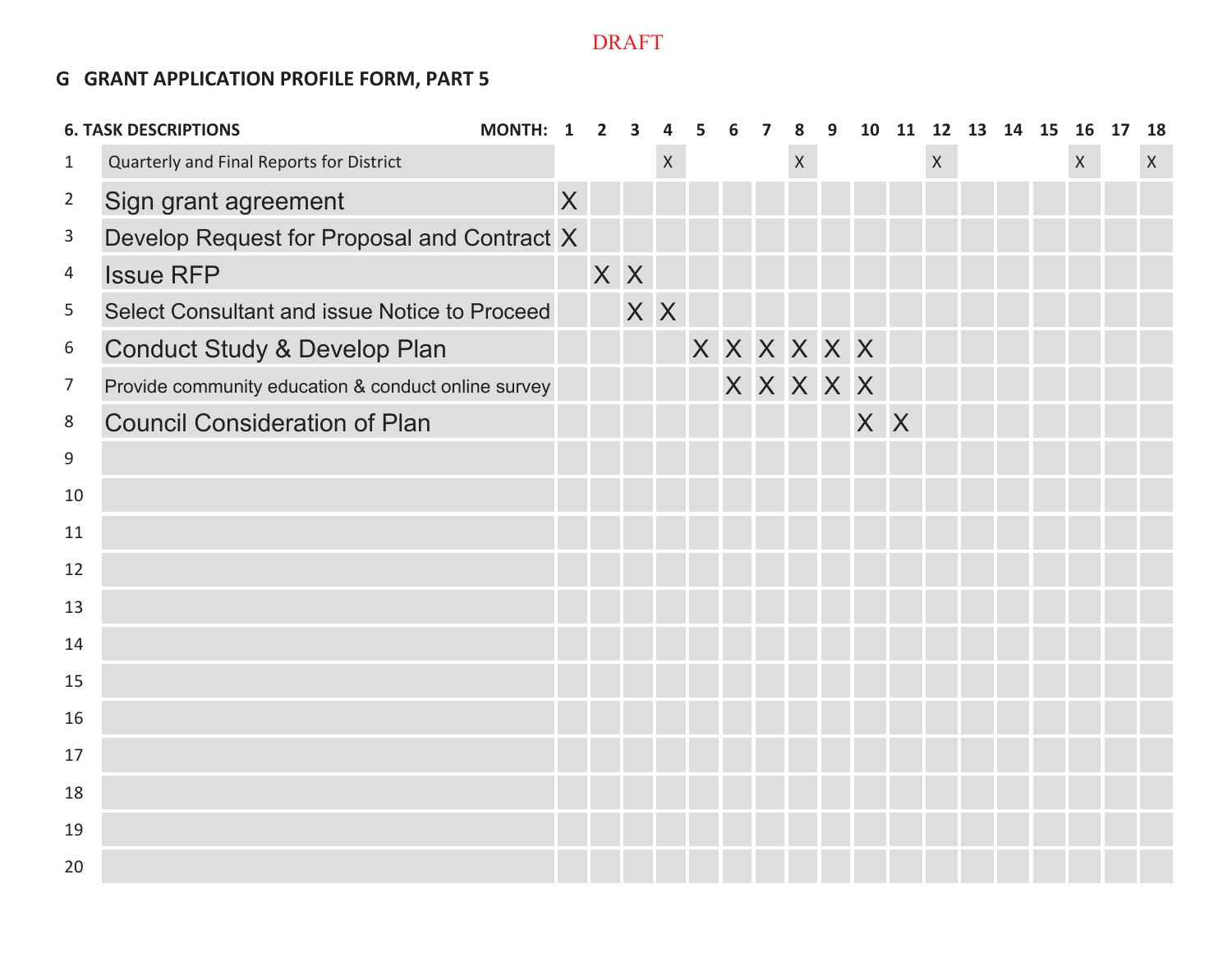# **H GRANT APPLICATION PROFILE FORM, PART 6**

### **7. BUDGET DETAIL NARRATIVE:**

For Cost Categories having line items with a cost of \$3,000.00 or more, provide a brief explanation of why the item is needed and the methodology used for estimating the cost.

City staff is in the process of contacting firms that complete this type of work to get three quotes to submit with the grant application per grant requirements.

The Warrensburg City Council met in a regular session on February 28, 2022, and considered a resolution authorizing staff to seek funds from the West Central Missouri Solid Waste Management District F for a District Grant Application not to exceed \$50,000 in project costs. The Council voted to approve the resolution and committed up to \$25,000 in general revenue funds for the completion of a Solid Waste Study and a Solid Waste Plan. This money will be budgeted in the FY23 Annual Operating Budget. No revenue is anticipated to be generated by the completion of the grant project.

A credit history is not available for municipalities. In 2021, the S&P affirmed the City's AA- bond rating. See attached letter. Also attached are financial statements for the City of Warrensburg for the three fiscal years ending 2020, 2019, 2018.

*The official authorized to sign for the grant applicant attests that all applicable federal, state and local permits, approvals, licenses or waivers, and local zoning ordinance(s) compliance have been obtained or applied for and will be in effect prior to award of the grant.*

**SIGNATURE: DATE:**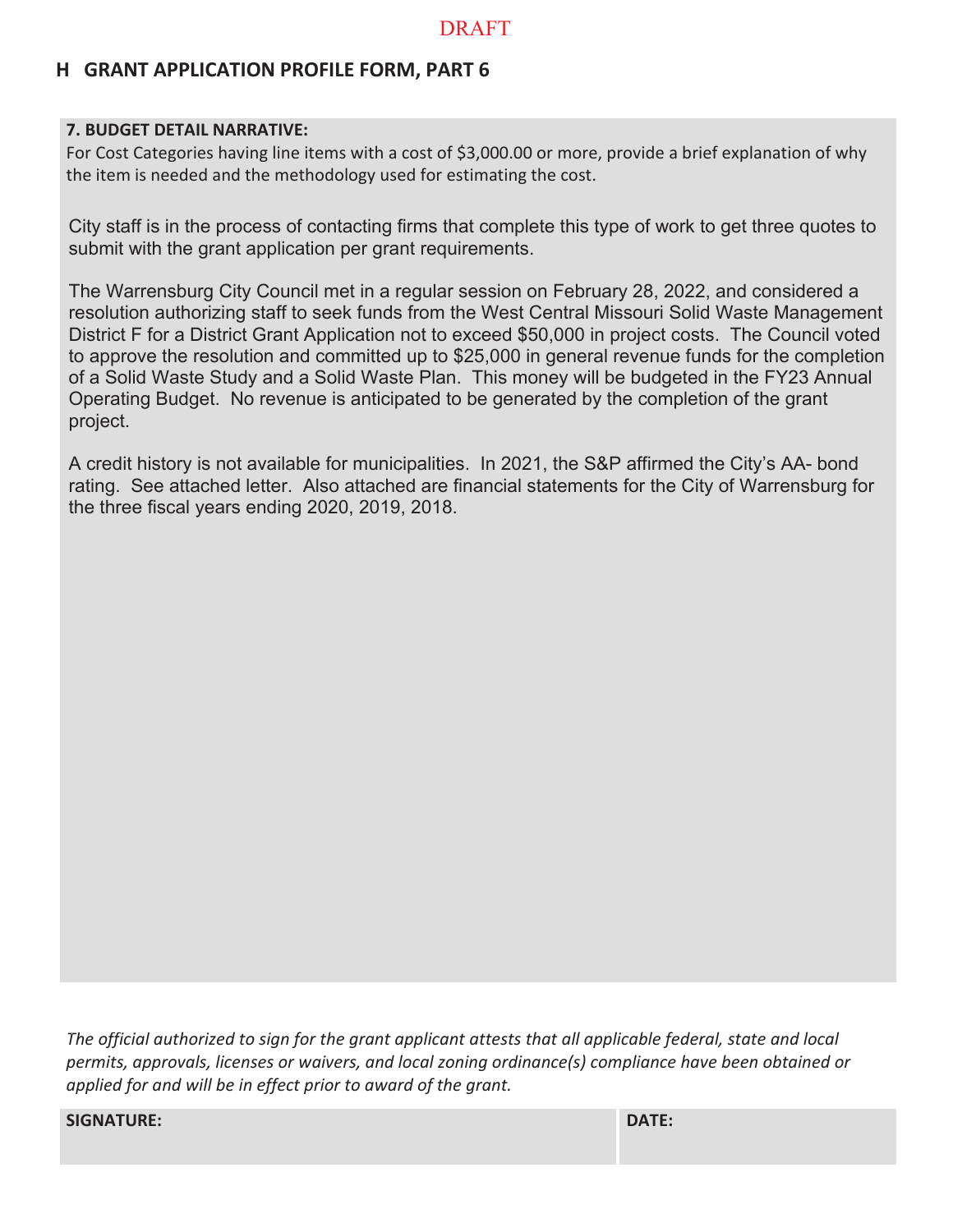### **I DISTRICT GRANT DIVERSION WORKSHEET**

Use the following worksheet to develop an estimate for waste diversion to be reported for the life of the project. Once the project is fully operational, 12 full months of diversion reporting is required. Partial month(s) of diversion may be required.

| <b>Type of Waste</b><br><b>Diverted</b>  | <b>Total</b><br><b>Tonnage</b><br>for Life<br>of Grant | <b>Type of Waste</b><br><b>Diverted</b>        | <b>Total</b><br><b>Tonnage</b><br>for Life<br>of Grant | Type of<br>Waste<br><b>Diverted</b> | <b>Total</b><br><b>Tonnage</b><br>for Life<br>of Grant | Type of<br>Waste<br><b>Diverted</b> | <b>Total</b><br><b>Tonnage</b><br>for Life<br>of Grant |
|------------------------------------------|--------------------------------------------------------|------------------------------------------------|--------------------------------------------------------|-------------------------------------|--------------------------------------------------------|-------------------------------------|--------------------------------------------------------|
| Cardboard:                               | N/A                                                    | Office Paper:                                  | N/A                                                    | Clear Glass:                        | N/A                                                    | <b>Other Glass:</b>                 | N/A                                                    |
| Newspaper:                               | N/A                                                    | <b>Mixed Paper:</b>                            | N/A                                                    | <b>Brown</b><br>Glass:              | N/A                                                    | Green<br>Glass:                     | N/A                                                    |
| Magazines:                               | N/A                                                    | Other Paper:                                   | N/A                                                    | Fluorescent<br><b>Bulbs/Tubes</b>   | N/A                                                    |                                     |                                                        |
|                                          |                                                        |                                                |                                                        |                                     |                                                        |                                     |                                                        |
| Aluminum:                                | N/A                                                    | Non-ferrous:                                   | N/A                                                    | <b>PET #1:</b>                      | N/A                                                    | Styrofoam:                          | N/A                                                    |
| Food Cans:                               | N/A                                                    | Other Metal:                                   | N/A                                                    | HDPE:                               | N/A                                                    | Other<br>Plastic:                   | N/A                                                    |
| Oil Filters:                             | N/A                                                    |                                                |                                                        | Plastic Film:                       | N/A                                                    |                                     |                                                        |
|                                          |                                                        |                                                |                                                        |                                     |                                                        |                                     |                                                        |
| Food:                                    | N/A                                                    | <b>Other Organics:</b>                         | N/A                                                    | Wood:                               | N/A                                                    | Pallets:                            | N/A                                                    |
|                                          |                                                        |                                                |                                                        |                                     |                                                        |                                     |                                                        |
| Textiles:                                | N/A                                                    | Yard Waste:                                    | N/A                                                    | Waste Oil:                          | N/A                                                    | Tires:                              | N/A                                                    |
| Household<br>Hazardous<br>Waste:         | N/A                                                    | Electronics:                                   | N/A                                                    | Lead Acid<br><b>Batteries:</b>      | N/A                                                    | White<br>Goods:                     | N/A                                                    |
| Construction<br>and Demolition<br>Waste: | N/A                                                    | Commingled<br>Single Stream or<br>Dual Stream: | N/A                                                    | Other:                              | N/A                                                    |                                     |                                                        |

### **Other performance measures to consider depending on the type of the project:**

| Estimated Jobs to be Created:                    | N/A |
|--------------------------------------------------|-----|
| Estimated Jobs to be Retained:                   | N/A |
| <b>Estimated Individuals Attending Training:</b> | N/A |
| <b>Other Measurable Outcome:</b>                 |     |
|                                                  |     |

Solid Waste Study and Solid Waste Plan completed. Study and Plan placed on City Council agenda for consideration.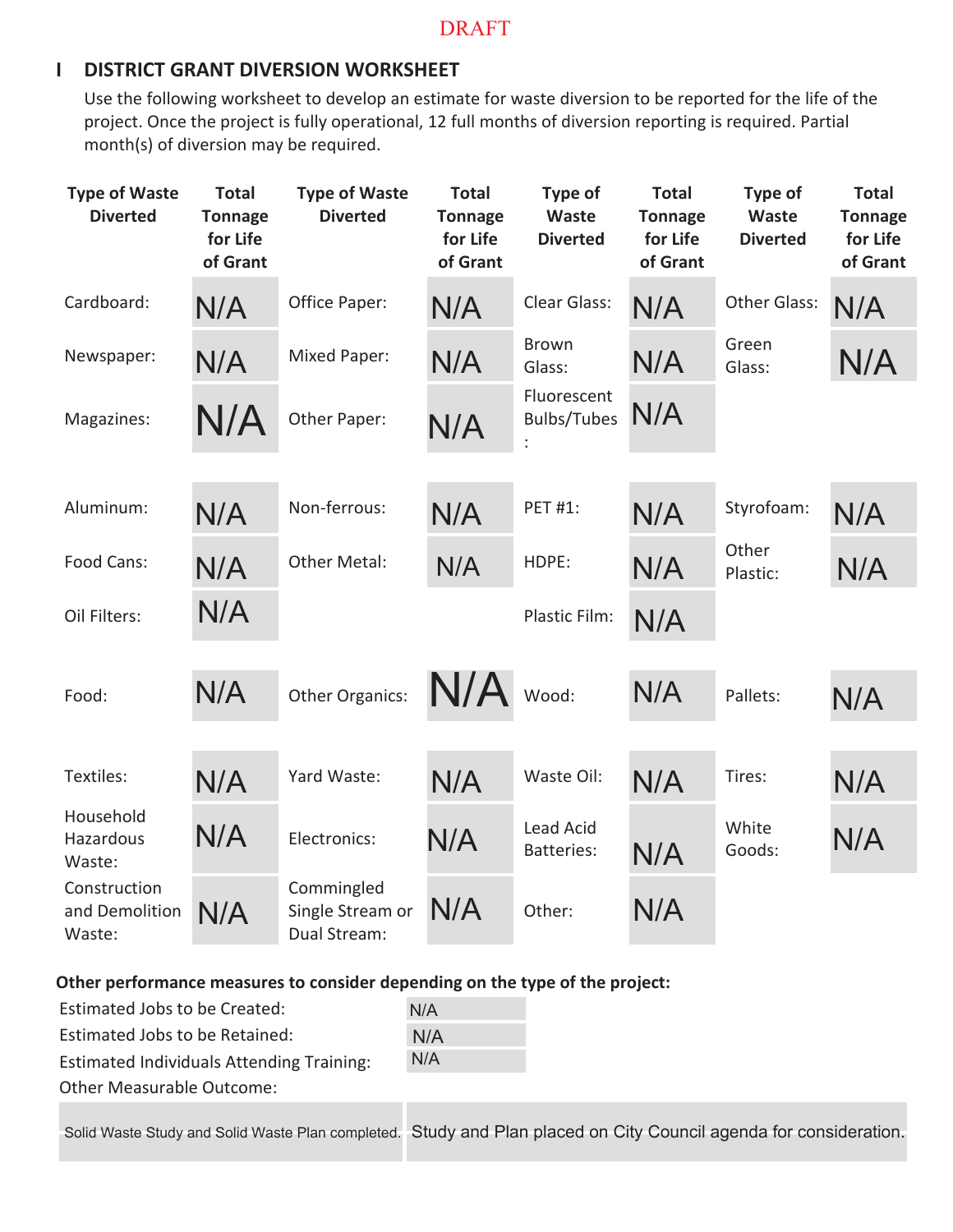# **J OTHER FORMS THAT MAY BE REQUIRED**

### **1.** E-Verify Attachments

Please provide completed E-Verify forms with your application submittal. Pertinent information and instructions can be found linked to Exhibit 1 and 2 at the beginning of this document.

https://www.e-verify.gov/employers/enrolling-in-e-verify

### **2.** Quotes / Supporting Documents

Ensure all quotes and supporting documents in regards to cost reasonableness and project explanation are attached to the application. Please be thorough and do not assume the evaluators of the grant application will understand what you are proposing to do, why you are proposing to do it and what the measurable outcomes will be unless you provide facts and documents to support the methods proposed to complete the project.

# **K DISTRICT GRANT COMPLETENESS CHECKLIST**

### **PROJECT NAME:**

To ensure the district grant application is complete, the following form is required to be completed. Failure to submit this form will result in the grant application being categorized as "incomplete".

The grant application is complete and ready for submission only if all questions on this form are answered YES or NOT APPLICABLE (N/A).

|                                                                                                                                                                                                         | <b>Application</b><br>Page # | Initials of | <b>District</b><br><b>Applicant Verification</b> |
|---------------------------------------------------------------------------------------------------------------------------------------------------------------------------------------------------------|------------------------------|-------------|--------------------------------------------------|
| District Grant Diversion Worksheet is completed.                                                                                                                                                        |                              |             |                                                  |
| All items on the District Subgrantee or Plan Implementation Budget<br>Form are completed or marked not applicable.                                                                                      |                              |             |                                                  |
| All items on the District Subgrantee or Plan Implementation Budget<br>Form Part 2 are completed and the form is mathematically accurate.                                                                |                              |             |                                                  |
| Additional sheets, if needed, to report more Personnel, Contractual<br>Services, Supplies, Travel, or Other lines than allowed on the District<br><b>Subgrantee or Plan Implementation Budget Form.</b> |                              |             |                                                  |
| <b>Grant Application Profile Form</b>                                                                                                                                                                   |                              |             |                                                  |
| Signed letter of match commitment.                                                                                                                                                                      |                              |             |                                                  |
| E-Verify documentation, if the grant applicant is a business entity for<br>federal employment reporting purposes.                                                                                       |                              |             |                                                  |
| One quote for each budget line item \$3,000-\$9,999.99.                                                                                                                                                 |                              |             |                                                  |
| Three quotes for each budget line item \$10,000.00-\$99,999.99.                                                                                                                                         |                              |             |                                                  |
| Any other document(s), the grant applicant believes are necessary<br>to complete the grant application.                                                                                                 |                              |             |                                                  |
| Documentation related to use of Recycled Content Paper.                                                                                                                                                 |                              |             |                                                  |